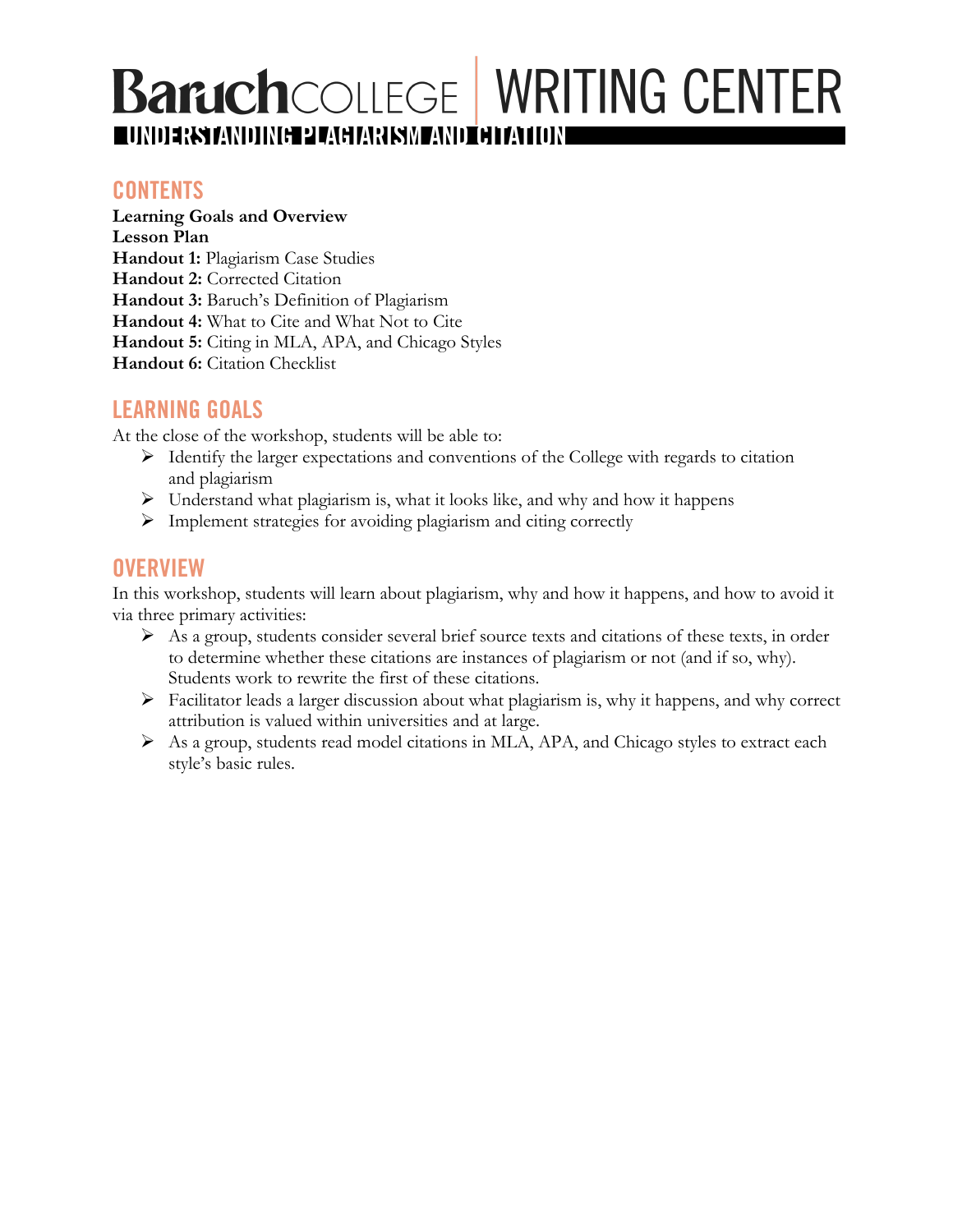### **LESSON PLAN**

### **Introduction**

Introduce today's workshop as **a chance to learn about plagiarism and academic integrity**: what it looks like, why and how it happens, and how to avoid it. Emphasize that we know that students don't want or plan to plagiarize. Also acknowledge that, because **ideas of "originality," "academic integrity," and "textual ownership" vary across cultures and educational contexts**, the concept of plagiarism and the need for citation may be new to students who are entering American academia. Today, we'll give students the tools and knowledge needed to ensure that they are handing in their own work and citing according to the expectations of a U.S. college classroom.

### **We'll cover:**

- What plagiarism is and what it looks like
- What correct citations should include
- How to ensure correct citations, using the appropriate citation style

### **Part One: Correcting Instances of Plagiarism**

- 1. Tell students that first, **we'll look at four examples of source use to determine whether they could be considered plagiarism within an academic setting.** 
	- Ø **Pass out Handout 1: "Plagiarism Case Studies" and Handout 2: "Corrected Citation."**
	- Ø Tell students that Handout 1 features four examples. Each row contains:
		- A source (lefthand column)
		- An excerpt of a student essay based on that source (righthand column)
	- Ø *Note to instructor: at this stage in the workshop, students will still be unaware of many rules regarding citations, and may identify all four passages as "not plagiarized." Use each of the four examples as an opportunity to talk through rules for citation.*
- 2. Ask students to **read the first row** in pairs or small groups.
	- $\triangleright$  Encourage students to mark any words or ideas that seems incorrectly cited as they read.
	- Ø When they have had sufficient time, **ask, "Is this passage correctly cited? If not, how could it be corrected?"**
- 3. **Elicit/provide the following explanation:**
	- Ø **Case Study 1 is an example of word-for-word plagiarism with citation**. Although the original author is cited at the end, the student has copied word-for-word from the original and **does not use quotation marks** around the borrowed text.
		- Emphasize that even if a writer only borrows a single short phrase, they must still set off any borrowed language with quotation marks.
	- Ø **Review model options for correction**.
		- Emphasize that Correction  $#2$  is an exceptionally well-done paraphrase because it uses **different words and syntax** than the original text and is thus the writer's unique

# **Baruch**COLLEGE | WRITING CENTER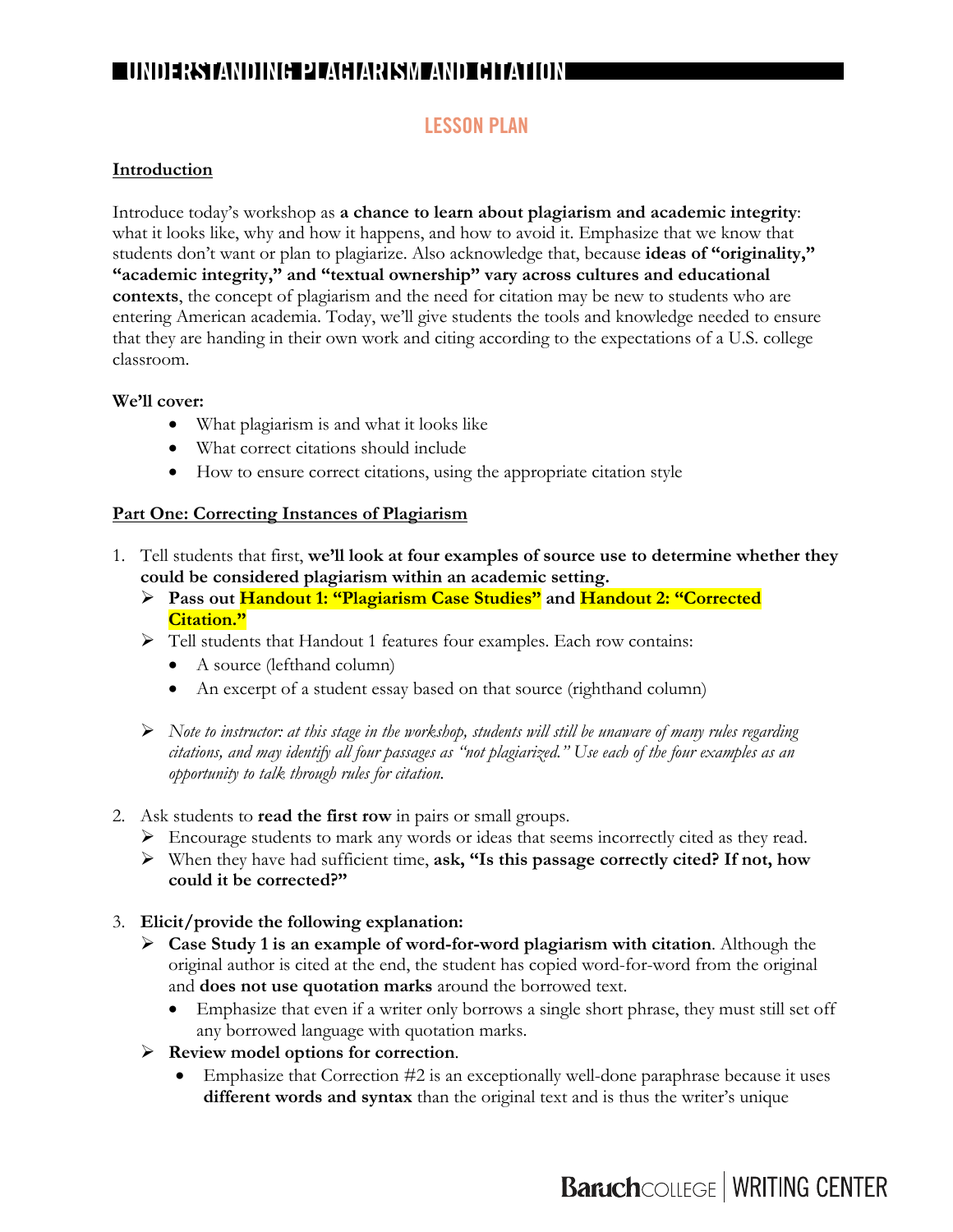explication of Frick's idea. **Record this guideline for successful paraphrasing on the board.**

- Remind students that to successfully paraphrase, they must understand the original text, and should therefore give themselves ample time to read and research before writing.
- If students want more help with paraphrasing, advise them to attend the "Summarizing, Paraphrasing, and Quoting" workshop.
- 4. **In pairs or small groups, have students read Cases 2-4 and determine whether each writer has correctly cited (and have them fill out column 3).**
	- Ø *Note to facilitator: before students read Case Study 2, introduce it as a passage about how members of the military are paid, both in terms of salary and other non-monetary benefits.*
- 5. When students have finished reading all 4 citations, **review as a group and elicit/note the following:**



 <sup>1</sup> Howard, Rebecca Moore. "A Plagiarism Pentimento." *Journal of Teaching Writing,* vol. 11, no. 2, 1992, pp. 233-245.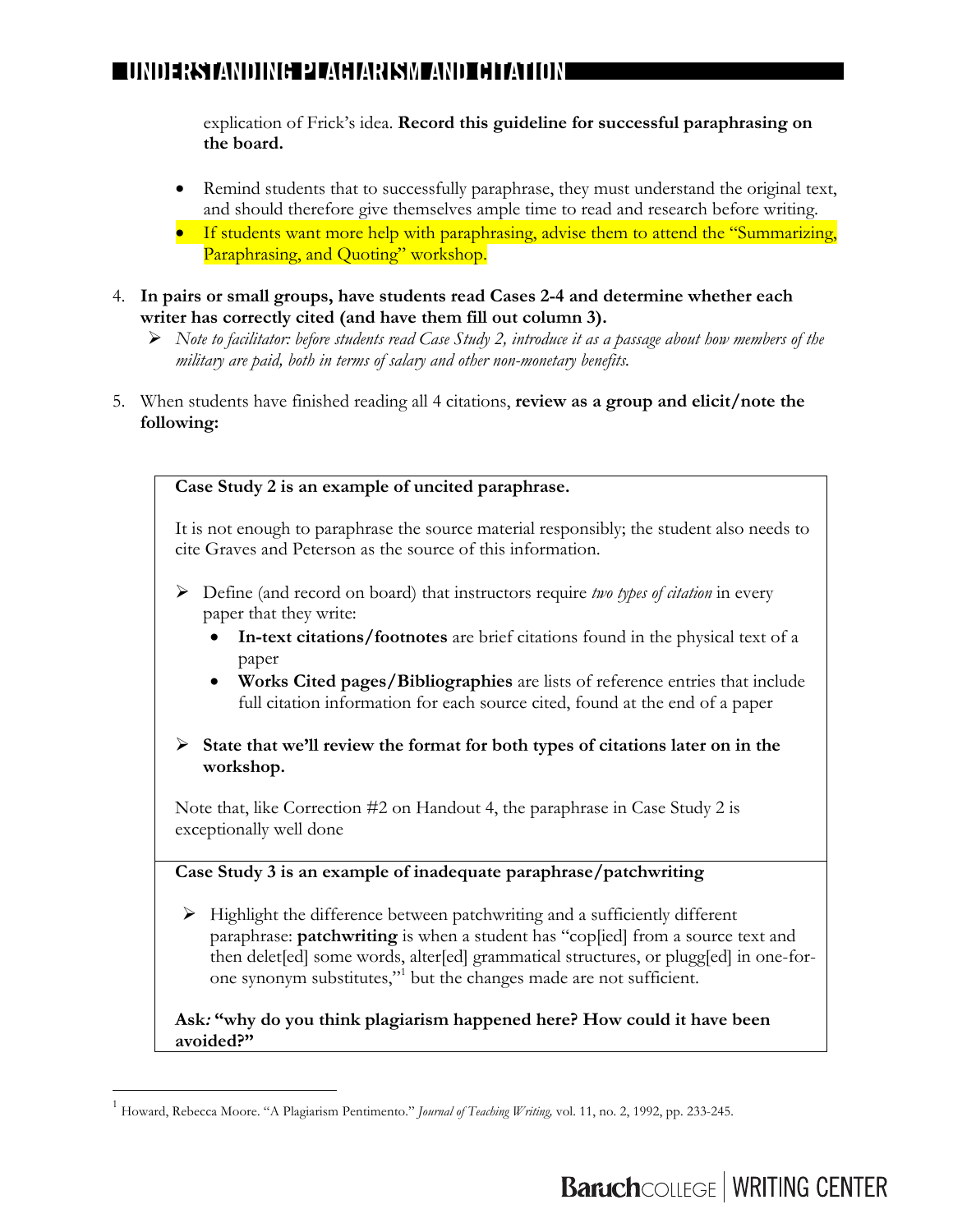Ø *Elicit*: perhaps the writer didn't understand the original text well enough to paraphrase it, or didn't know what counted as a paraphrase, when quotes were needed, or how many words needed to be changed. Perhaps s/he rushed drafting the paraphrase, or hastily took notes and hence mistook the phrases copied from the source as original thoughts.

One of the best strategies to avoid patchwriting is to **devote time to understanding the meaning of a source.** As a matter of process, when they are paraphrasing, they should restate the original idea in their own words, without looking at the original sentence(s) (rather than simply changing a few select words while looking at the original).

Invite students to attend our "Using Sources Strategically" workshop for more guidance on how and why to use sources.

### **Case Study 4 is an example of incorrect/uncited paraphrase**

Note that, while the student refers to *Hamlet*, they are also drawing on a secondary source (Alvin Kernan), and that source needs to be cited.

 $\triangleright$  Though almost nothing of Kernan's original language remains, the key idea, choice, order of examples, and basic structure of the original sentences are all taken from this source. When paraphrasing, it's necessary to use your own words *and structure* to cite.

Flag this rule as especially important for when they are giving background information even if the facts/dates/information they are providing is considered common knowledge, if the specific language and/or sentence or paragraph structures they use are borrowed, the original source must be cited.

6. **Acknowledge that students may be surprised that all of these examples count as plagiarism, and may have many questions about how and when to cite.** Reassure them that, next, we'll review the definition of plagiarism at Baruch and provide guidelines for citation.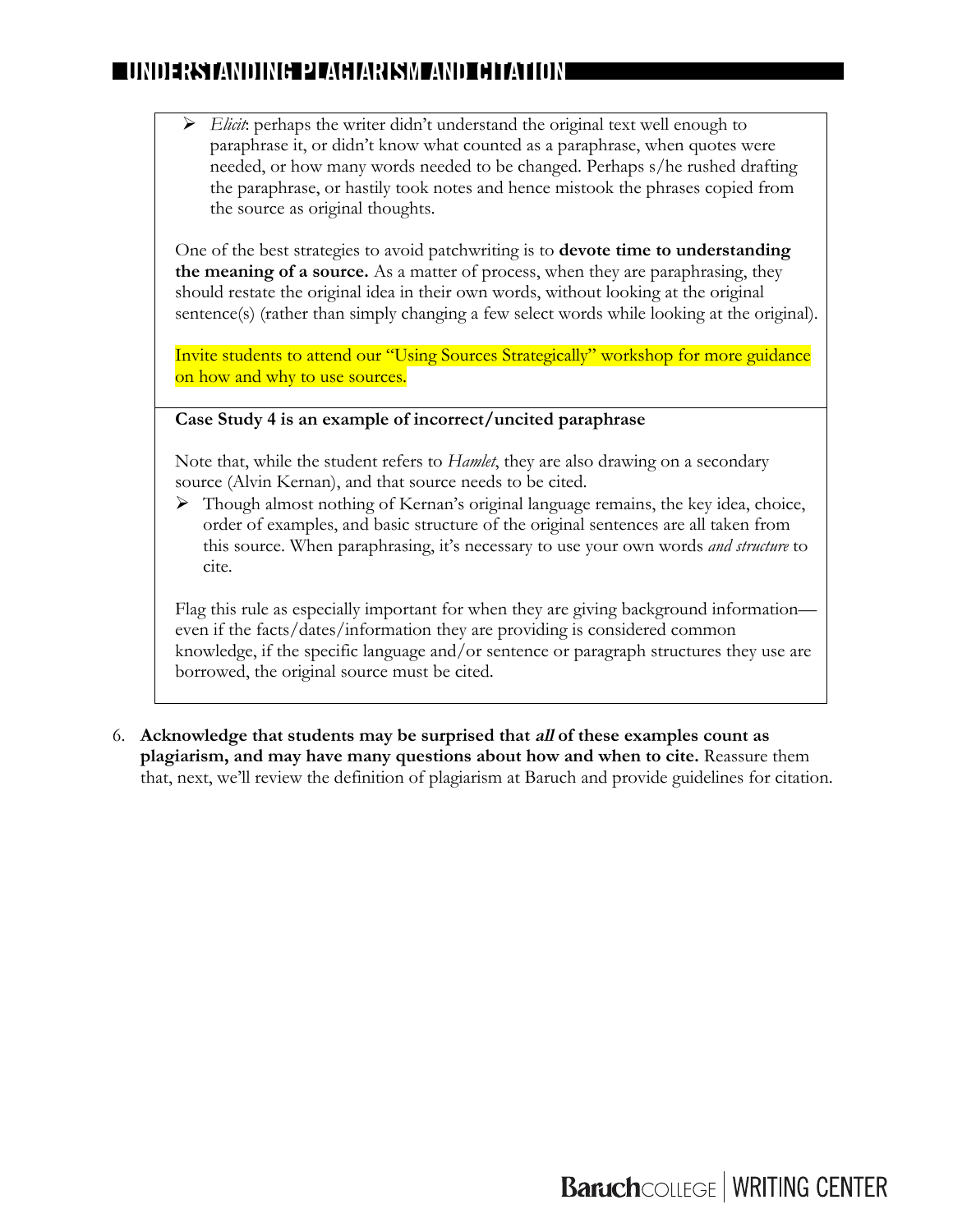### **Part Two: Defining and Avoiding Plaigarism**

- 1. **Introduce the idea that plagiarism is context-dependent.** 
	- Ø Explain that the discussed examples are plagiarism within **a specific context: college-level writing for an academic course.**
	- $\triangleright$  Writing done by students for academic purposes is often held to a different standard than writing done for business/political/legal contexts. For example:
		- If someone writes a term paper for you, and you hand it in under your own name, this is considered plagiarism. On the other hand, it is not considered plagiarism when someone ghostwrites an autobiography for an NBA basketball player.
		- Student writers are expected to identify the source of *all* quotes. But in workplaces, texts are often co-written by many authors without attribution.
		- While this my feel unfair, it's because the purpose of student writing is to *demonstrate learning.*
- 2. Emphasize that knowing how plagiarism is defined, therefore—in this case, by Baruch, and by their individual instructors—is the first step in learning how to avoid it.
	- $\triangleright$  Different universities and professors elaborate on this definition in different ways. Distribute **Handout 3: "Baruch's Definition of Plagiarism"** and **Handout 4**: **"What to Cite and What Not to Cite**.**"** Explain that Handout 3 is Baruch's official definition of plagiarism, and Handout 4 is a list of the types of sources that are commonly cited (or not cited).
	- Ø Have students read Handout 3 independently. **Ask them to answer the question "What is plagiarism?" using Baruch's definition and the examples they've already reviewed.**
		- Record on the board that plagiarism is generally defined as writing that borrows the ideas of others, either intentionally *or unintentionally,* and presents these ideas or this language as your own.
	- Ø Clarify that **plagiarism is often unintentional, but unintentional plagiarism is subject to the same rules and regulations as intentional plagiarism**. Unintentional plagiarism most commonly happens when a writer:
		- is uncertain about the rules for citation.
		- is pressed for time.
		- doesn't understand the meaning of a source text well enough to accurately paraphrase it.
- 3. **Have students read Handout 4 independently**. Elicit a general summary of what to cite and what not to cite, and record on board:
	- $\triangleright$  What you need to cite: any idea or work that originates outside of you.
	- $\triangleright$  What you don't need to cite: any idea or work that is your own, plus any idea that is considered common knowledge.
	- $\triangleright$  What you may need to cite: collaboration with another individual. Some collaborations (such as working with a lab partner) must be cited, whereas others (such as working with a writing center consultant) may not need to be cited. If you have questions about what type of help is authorized, or whether citation of a conversation is needed, *ask your instructor.*

# **Baruch**COLLEGE | WRITING CENTER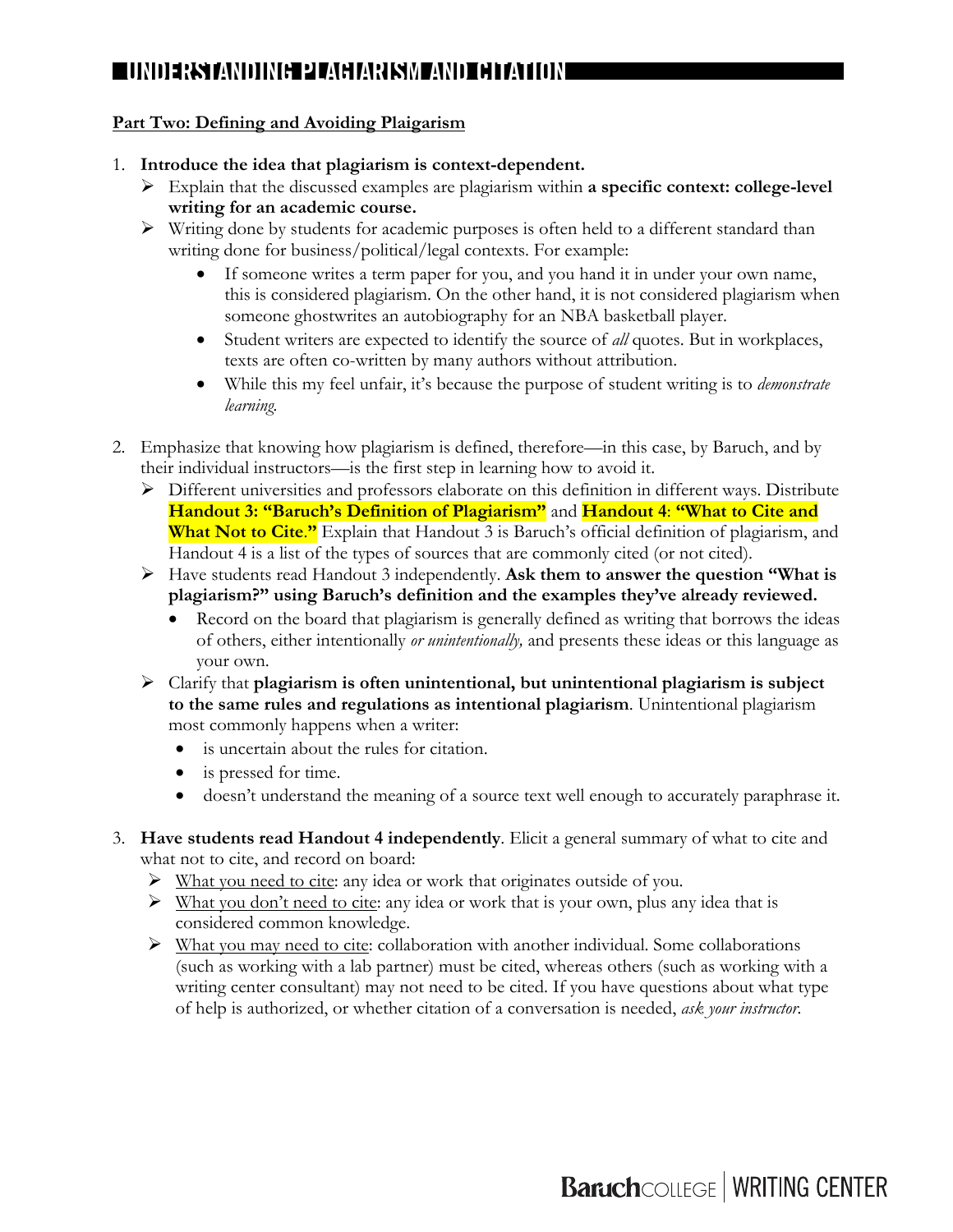- 4. Draw students' attention to the information on "common knowledge." Clarify and record on board that:
	- Ø **Common knowledge is often context-dependent—in terms of culture, discipline, and audience**
	- Ø **Just because you personally know something already doesn't mean you can avoid citing it—common knowledge** requires that it be reasonably expected that all members of their audience would also know it
	- Ø **Direct language should always be cited, even if the information conveyed is commonly known.**
	- $\triangleright$  In general, if students are concerned about whether something is common knowledge, the best practice is to find a source that supports the information and cite that source.

### 5. **Ask: "Why do you think these guidelines exist? Why do you think citation is valued? Why do your professors want you to consult and cite sources?"**

Elicit/provide and record on board:

- $\triangleright$  As a college student, you are not necessarily expected to contribute completely unique or original arguments, but you are expected to develop your independent thinking. Your professors assign writing to help you to figure out what you think. **You learn by analyzing and developing your own response to the ideas you have read,** rather than simply repeating the ideas of others.
- Ø Likewise, **it's important to develop your own voice in relation to the ideas of others.** 
	- Note that, for example, the writer of Passage #4 from the handout may have had their own unique interpretation of *Hamlet*; however, because they failed to show which part of their writing was paraphrase versus original argument, it would be difficult for their professor to understand where Kernan's argument ended and the student's began.
- Ø In addition, **you owe it to the original writers** of your sources to credit their work. To write a successful paper, **you must make it clear where you move from paraphrase to response and analysis.**
- Ø Finally, **citation gives readers a roadmap** through the works you consulted, so they can see what led to your conclusions, and how your writing fits into larger ongoing conversations in your field. This way, anyone who wants to enter the conversation and build on the ideas you've developed can now do so.

### 6. **Review the ways that professors detect plagiarism.**

- $\triangleright$  Note that instructors are experts in their field, and will likely notice if a student is drawing on outside research, or **if a student's voice and style changes** over the course of a paper due to uncited paraphrase or patchwriting.
- Ø Some instructors use **plagiarism detection software** (TurnItIn), which identifies sentences or strings of words that appear online, in journal articles, or in other papers submitted via TurnItIn to Baruch courses, or to courses at other U.S. colleges and universities.
	- Emphasize that **this software ignores commonly used phrases or strings of words**, as well as language that appears between quotation marks.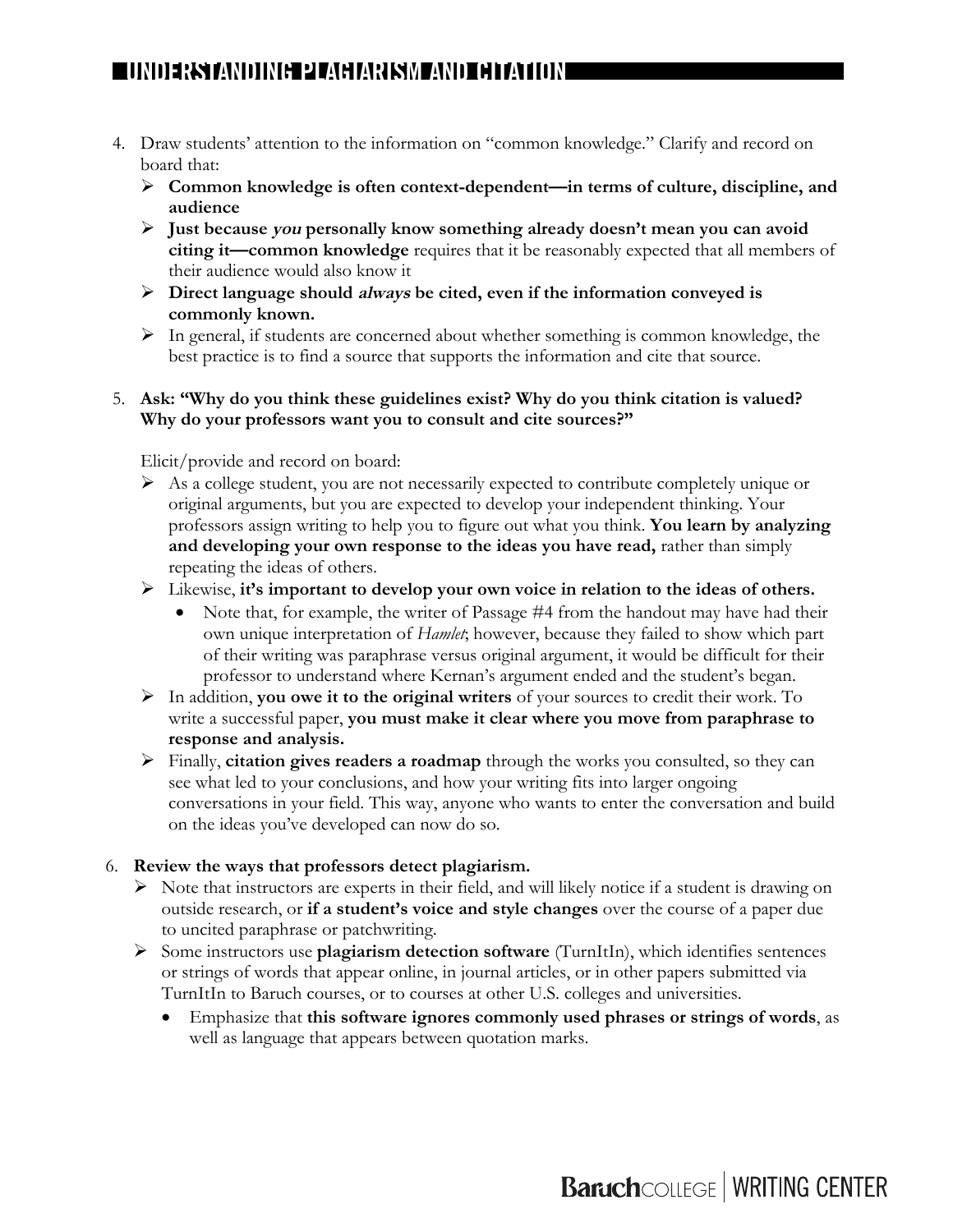- 7. **Ask, "What are some strategies for writing and researching you can use to ensure that you don't unintentionally plagiarize?"** Elicit the following and record on board, filling in when needed:
	- Ø **As you research,** take meticulous notes. Consider color-coding or formatting to distinguish between:
		- quotes from sources, paraphrases of ideas from sources, summaries of sources, and your own original ideas
		- information from a source and your response to the source (your response might include your opinions, questions, or notes about how you will use the source in your writing)
	- Ø Record citation information for each source you consult along the way. **Faculty at the Newman Library recommend using reference management software, such as Zotero or RefWorks, to log your sources and format them as you research.**
		- This way, when you sit down to write your Works Cited list, you'll have all of the information you need readily available.
	- $\triangleright$  When paraphrasing, flip over your source material so you are not tempted to mimic the wording or structure of the original source.
	- $\triangleright$  Emphasize that while it is acceptable to use citation generator sites like EasyBib and Citation Machine, it is still important to understand the basic format of the citation styles you are working in, so that you can check the citation generator's work. Citation generators do not always create accurate citations.

### **Part Three: Style Guides**

- 1. Inform students that next, we will discuss **the basic in-text and reference sheet formats** for each citation style.
	- Ø Let them know that **they should always check with their instructor to see which style to use** in any class.
	- $\triangleright$  Emphasize that students don't need to memorize the rules (though they might want to if they're using a particular style repeatedly). Style guides exist for students to consult, so they should keep this packet on hand for future use.
		- For the most comprehensive, up-to-date information on how to cite in each style, they should consult the print manuals for MLA, APA, and Chicago style citation. **Be sure to consult the latest edition, as these are updated every few years.** When the MLA Eighth Edition was published in 2016, for example, it included some major changes to reference list items.
		- Purdue OWL is also a reputable online source where they can find these rules. Assure students that while the Purdue OWL is a vast cache of information, it is relatively easy to use provided that students know what types of sources they have (electronic vs. print periodical, etc.) and which citation style their professor expects them to use.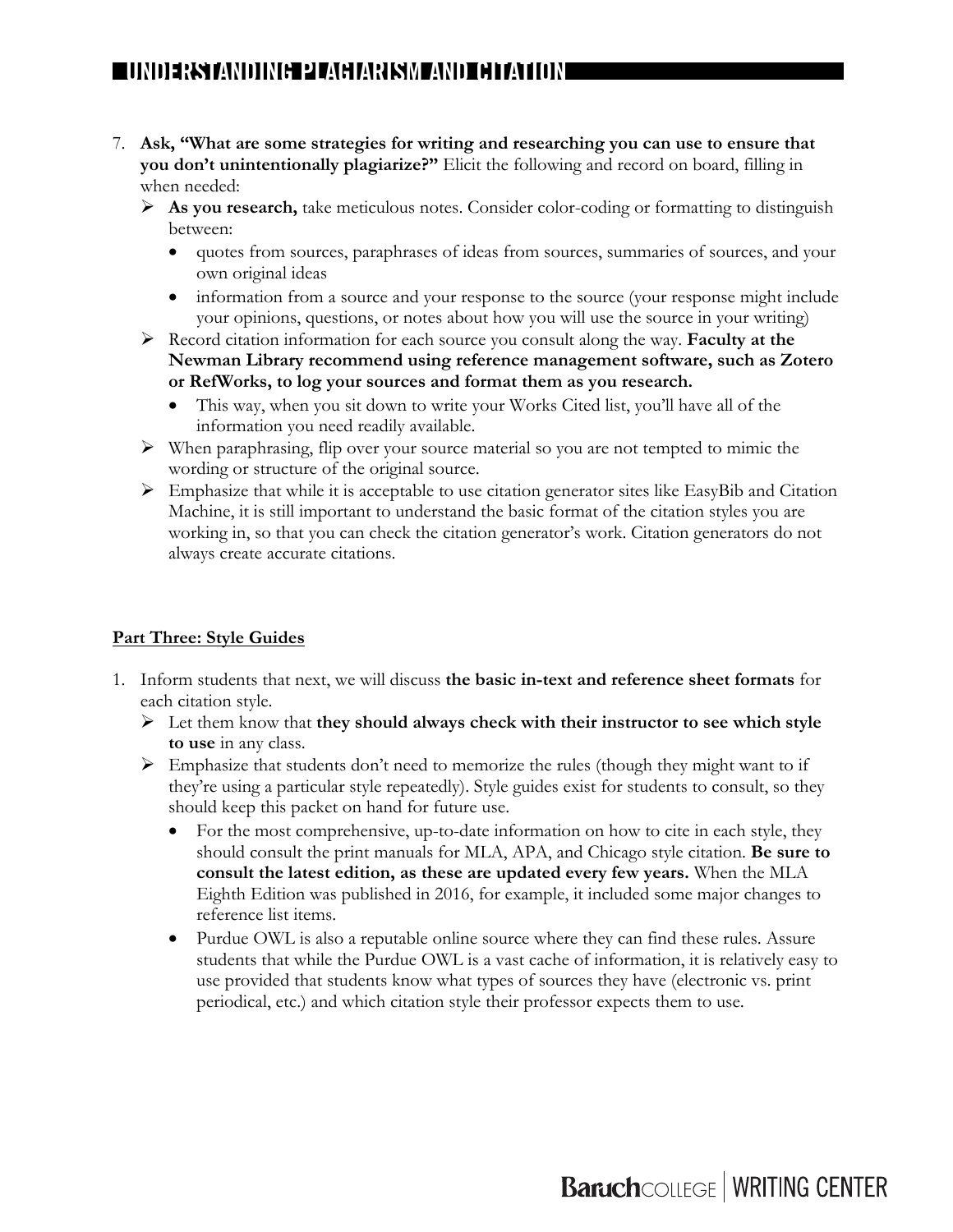- 2. **Distribute Handout 5: "Citing in MLA, APA, and Chicago Styles,"** as a quick primer on how to create an in-text citation and reference list entry in each style. **Say that today, we will use this guide to practice creating formats for citations, so that you can get a sense of the details you should be looking for when researching and collecting sources**—such as the title, author, and page number—and what you should pay attention to when citing these sources (such as footnotes, commas, etc.)
	- $\triangleright$  Copy the following modified version of the grid on Handout 6 onto the board:

|                              | Guidelines for In-Text | Guidelines for Reference |
|------------------------------|------------------------|--------------------------|
|                              | Citation               | List Entry               |
| ML A                         |                        |                          |
| APA                          |                        |                          |
| Chicago (Notes-Bibliography) |                        |                          |
| Chicago (Author-Date)        |                        |                          |

- $\triangleright$  In pairs or small groups, have students read through each in-text citation and extract a template for basic citation, **paying particular attention to punctuation and the entry's components**. Once students have had sufficient time, elicit responses. Record on board. Next, have students read and extract the basic information needed to create a reference list entry in each style. Elicit responses and record on board.
- 3. **Explain that citation styles help writers standardize the way they cite, so that if you're reading an article in your own discipline, you always know exactly where to find the information you need.** 
	- $\triangleright$  Explain that different disciplines use different styles, and that the rules of each style are often tied to what information is most important in a given discipline. APA, for example, emphasizes the date of publication, which is vital in research where findings rapidly change; MLA emphasizes the author's name and page number, which helps literary scholars locate specific passages of text.
- 4. **Distribute Handout 6: "Citation Checklist."** Introduce this as a final list of items they can/should check off, before submitting any paper. Read together.
- 5. **Close by emphasizing that if they have questions about plagiarism at any point in their research/writing process, they should ask—either their professor, a consultant at the Writing Center, or a reference librarian.** It's much better to ask questions than to submit a paper without being sure of their own work.
	- Ø Emphasize that the purpose of Baruch's plagiarism guidelines is *not* to prevent collaborating with consultants, tutors, or librarians, or using sources, or model texts. The key is to be aware of the boundaries of using and sharing information, to be informed about when and how to cite, and to know what resources they can use if they are unsure.
- 8. **Solicit questions**. Wrap Up.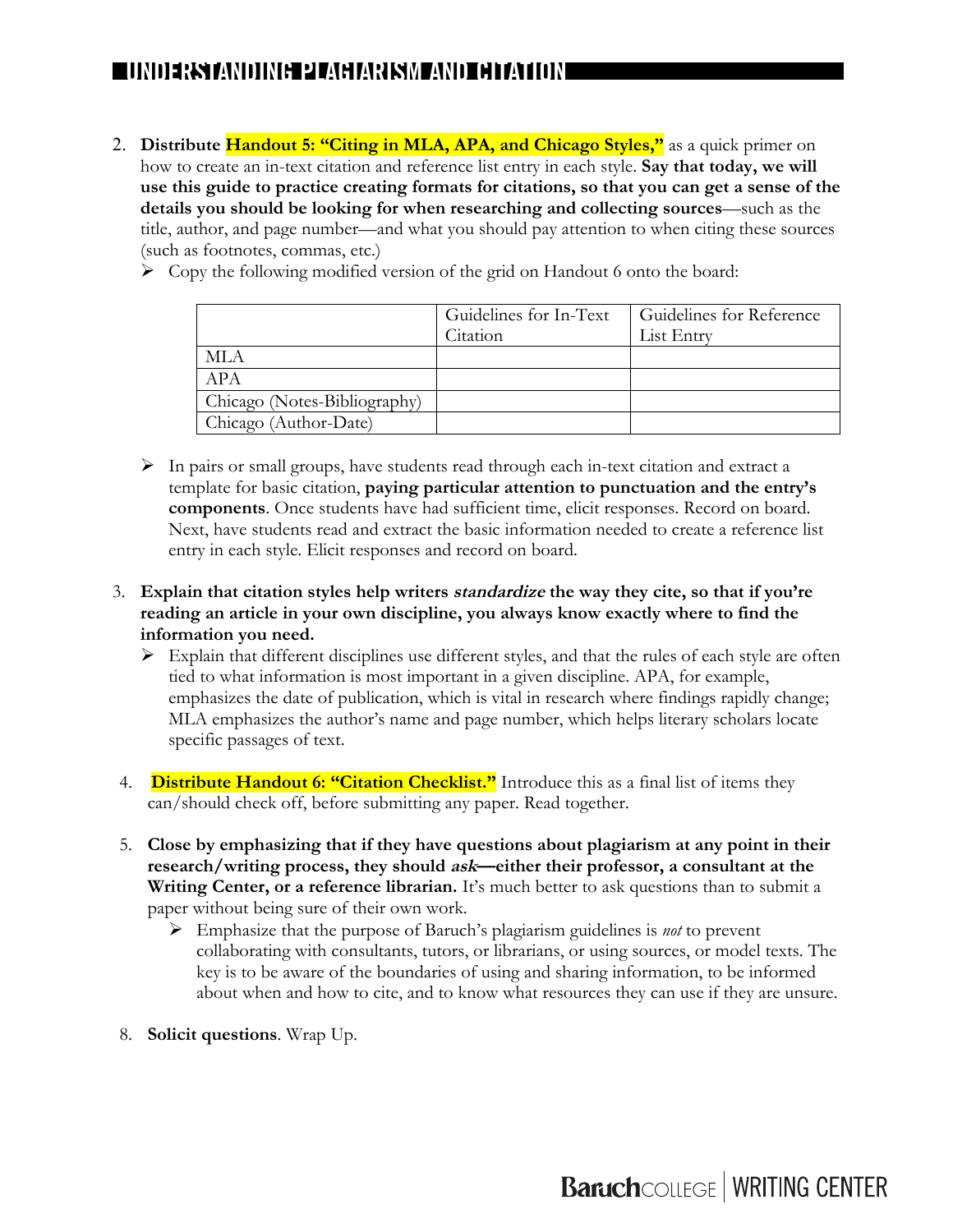### **PLAGIARISM CASE STUDIES**

|                | <b>Source Says</b>                                                                                                                                                                                                                                                                                                                                                                                                                                                                                                                                                                                                                                                                                                                                                                                                                                                                                                                                                                                                                                                                                               | <b>Writer Says</b>                                                                                                                                                                                                                                                                                                                                                                                                                                                                                                                                                                         | Plagiarism? Why or Why Not? |
|----------------|------------------------------------------------------------------------------------------------------------------------------------------------------------------------------------------------------------------------------------------------------------------------------------------------------------------------------------------------------------------------------------------------------------------------------------------------------------------------------------------------------------------------------------------------------------------------------------------------------------------------------------------------------------------------------------------------------------------------------------------------------------------------------------------------------------------------------------------------------------------------------------------------------------------------------------------------------------------------------------------------------------------------------------------------------------------------------------------------------------------|--------------------------------------------------------------------------------------------------------------------------------------------------------------------------------------------------------------------------------------------------------------------------------------------------------------------------------------------------------------------------------------------------------------------------------------------------------------------------------------------------------------------------------------------------------------------------------------------|-----------------------------|
| $\mathbf{1}^1$ | The concept of systems is really quite simple. The basic idea is<br>that a system has parts that fit together to make a whole; but<br>where it gets complicated—and interesting—is how these parts<br>are connected or related to each other.<br>- Frick, T. (1991). Restructuring education through technology. Bloomington, IN: Phi Delta<br>Kappa Educational Foundation, 17.                                                                                                                                                                                                                                                                                                                                                                                                                                                                                                                                                                                                                                                                                                                                 | A system has parts that fit together to<br>make a whole, but the important aspect of<br>systems is how those parts are connected<br>or related to each other (Frick, 1991).                                                                                                                                                                                                                                                                                                                                                                                                                |                             |
| 2 <sup>2</sup> | The form of military compensation also limits the ability of<br>military families to adapt to financial crises, potentially forcing<br>them to turn to creditors. Much of military compensation comes<br>in the form of non-fungible in-kind goods and services, rather<br>than a traditional paycheck. Military health care, future tuition<br>assistance, military housing, military food, access to commissaries,<br>and access to military recreational facilities and entertainment are<br>all important components of the compensation package for<br>military personnel. Military recruiters understandably use these<br>side benefits as a way of explaining and justifying relatively low<br>military pay. Nevertheless, the non-fungible nature of non-cash<br>compensation prevents military personnel from converting a<br>significant portion of their resources to overcome income shocks<br>and unexpected expenses.<br>- Graves, S.M., & Peterson, C.L. (2005). Predatory lending and the military: The law and<br>geography of "payday" loans in military towns. Ohio State Law Journal 66, 27. | Besides the problem of low wages,<br>however, military members are also faced<br>with the reality that much of their<br>compensation is not paid in cash. While<br>civilians can allot their cash earnings to<br>pay for, say, car repairs, a military<br>household cannot convert their illiquid<br>medical, housing, food, or tuition<br>assistance benefits into cash to cover<br>unexpected expenses. As a result, many<br>military personnel find that the amount<br>and the type of compensation they receive<br>are not conducive to smoothing<br>temporary spikes in expenditures. |                             |

 <sup>1</sup> *Text adapted from* "How to Recognize Plagiarism." *Indiana University Bloomington School of Education,* Indiana U, 1 Oct. 2014, www.indiana.edu/~istd/example3word.html. <sup>2</sup> *Text adapted from* "What Constitutes Plagiarism?" *Harvard Guide to Using Sources,* Harvard College Writing Program, 2016,

isites.harvard.edu/icb/icb.do?keyword=k70847&pageid=icb.page342054.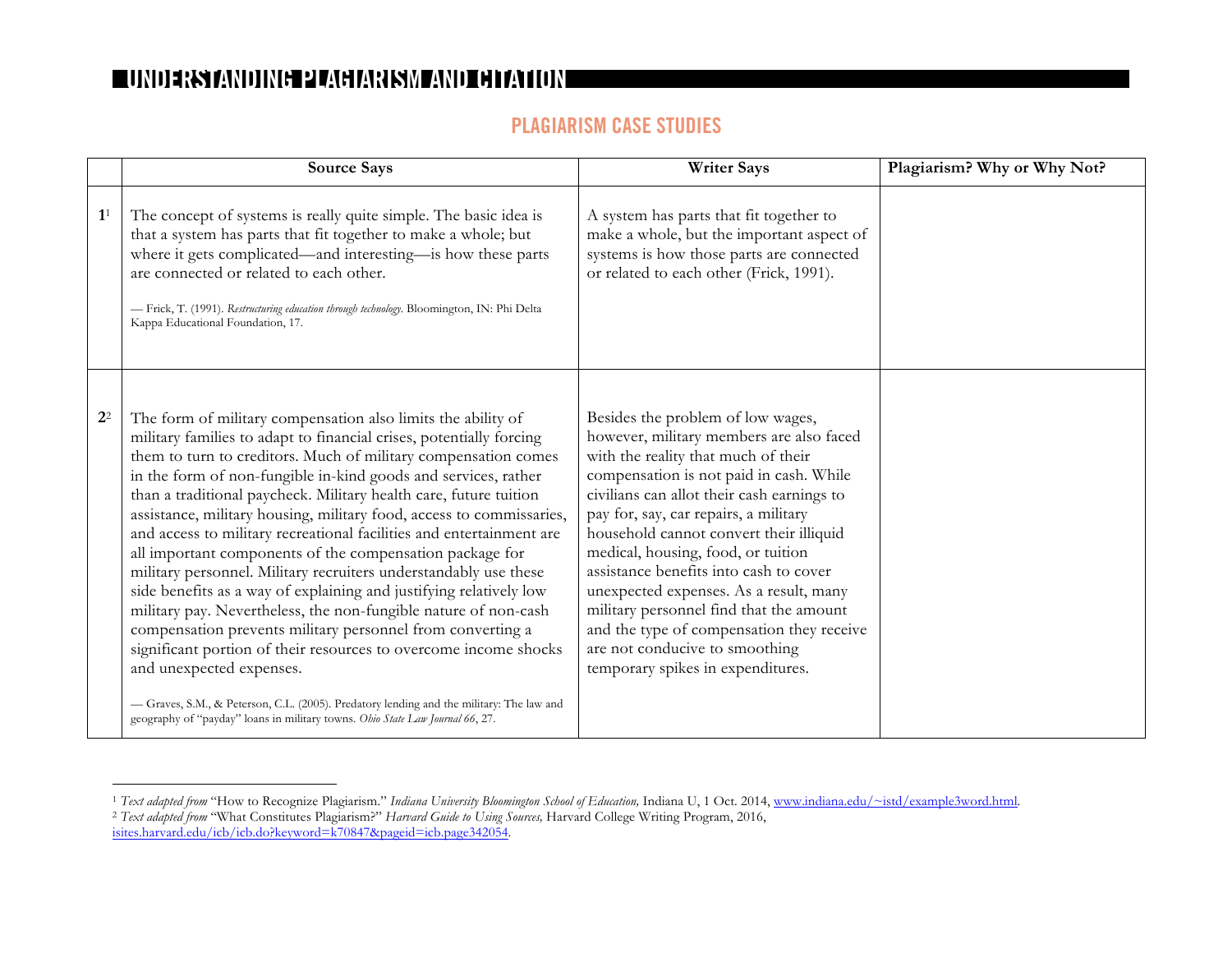|                | <b>Source Says</b>                                                                                                                                                                                                                                                                                                                                                                                                                                                                                                                                                                                                                                         | <b>Writer Says</b>                                                                                                                                                                                                                                                                                                                                                                                                                                             | Plagiarism? Why or Why Not? |
|----------------|------------------------------------------------------------------------------------------------------------------------------------------------------------------------------------------------------------------------------------------------------------------------------------------------------------------------------------------------------------------------------------------------------------------------------------------------------------------------------------------------------------------------------------------------------------------------------------------------------------------------------------------------------------|----------------------------------------------------------------------------------------------------------------------------------------------------------------------------------------------------------------------------------------------------------------------------------------------------------------------------------------------------------------------------------------------------------------------------------------------------------------|-----------------------------|
| 3 <sup>3</sup> | So in Romeo and Juliet, understandably in view of its early date, we<br>cannot find that tragedy has fully emerged from the moral drama<br>and the romantic comedy that dominated in the public theaters of<br>Shakespeare's earliest time. Here he attempted an amalgam of<br>romantic comedy and the tragic idea, along with the assertion of a<br>moral lesson, which is given the final emphasis—although the<br>force of that lesson is switched from the lovers to their parents.<br>-Leech, Clifford. "The Moral Tragedy of Romeo and Juliet." Critical Essays on Romeo and<br>Juliet, Edited by Joseph A. Porter, G.K. Hall, 1997, p. 20.          | In his essay, "The Moral Tragedy of Romeo<br>and Juliet," Clifford Leech suggests that<br>rather than being a straight tragedy, Romeo<br>and Juliet is a mixture of romantic comedy<br>and the tragic idea, and that it asserts a<br>moral lesson, which is given the final<br>emphasis. The impact of the moral lesson<br>is switched from the lovers to the parents<br>(20).                                                                                 |                             |
| 4 <sup>4</sup> | From time to time this submerged or latent theater<br>in Hamlet becomes almost overt. It is close to the surface in<br>Hamlet's pretense of madness, the "antic disposition" he puts on<br>to protect himself and prevent his antagonists from plucking out<br>the heart of his mystery. It is even closer to the surface when<br>Hamlet enters his mother's room and holds up, side by side, the<br>pictures of the two kings, Old Hamlet and Claudius, and proceeds<br>to describe for her the true nature of the choice she has made,<br>presenting truth by means of a show.<br>-Kernan, Alvin The Playwright as Magician. Yale UP, 1979, pp. 102-103. | Almost all of Shakespeare's Hamlet can be<br>understood as a play about acting and the<br>theater. For example, in Act 1, Hamlet<br>pretends to be insane in order to make<br>sure his enemies do not discover his<br>mission to revenge his father's murder.<br>The theme is even more obvious when<br>Hamlet compares the pictures of his<br>mother's two husbands to show her what<br>a bad choice she has made, using their<br>images to reveal the truth. |                             |

 <sup>3</sup> *Text adapted from* "What Constitutes Plagiarism?" *Harvard Guide to Using Sources,* Harvard College Writing Program, 2016, isites.harvard.edu/icb/icb.do?keyword=k70847&pageid=icb.page342054.

<sup>4</sup> *Text adapted from* "Examples of Plagiarism." *Academic Integrity at Princeton,* Princeton U, 2011, www.princeton.edu/pr/pub/integrity/pages/plagiarism/.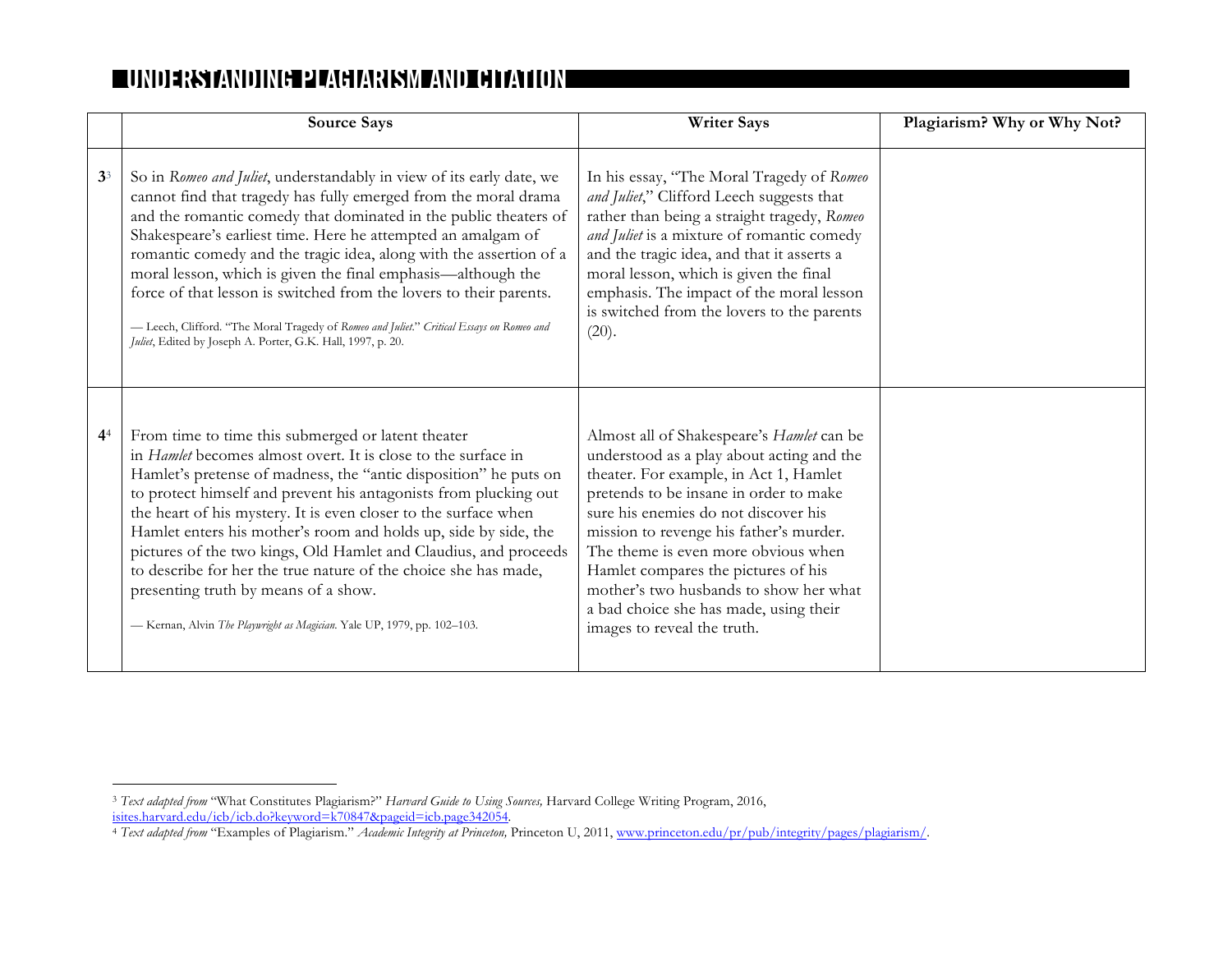### **CORRECTED CITATION1**

**Case Study 1**

The concept of systems is really quite simple. The basic idea is that a system has parts that fit together to make a whole; but where it gets complicated—and interesting—is how these parts are connected or related to each other.

— Frick, T. (1991). *Restructuring education through technology.* Bloomington, IN: Phi Delta Kappa Educational Foundation, 17.

#### **Writer Says:**

A system has parts that fit together to make a whole, but the important aspect of systems is how those parts are connected or related to each other (Frick, 1991).

#### **Corrected Version #1 Rewritten using Quotation and APA citation:**

Frick (1991) states that "a system has parts that fit together to make a whole…" but the important aspect of systems is "how those parts are connected or related to each other" (p.17).

### **Corrected Version #2 Rewritten using Paraphrase and APA citation:**

Frick (1991) states that to understand systems, it is illuminating to study not only the separate parts that comprise a system, but also the relationship between these component parts (p.17).

 <sup>1</sup> *Text adapted from* "How to Recognize Plagiarism." *Indiana University Bloomington School of Education,* Indiana U, 1 Oct. 2014, www.indiana.edu/~istd/example3word.html.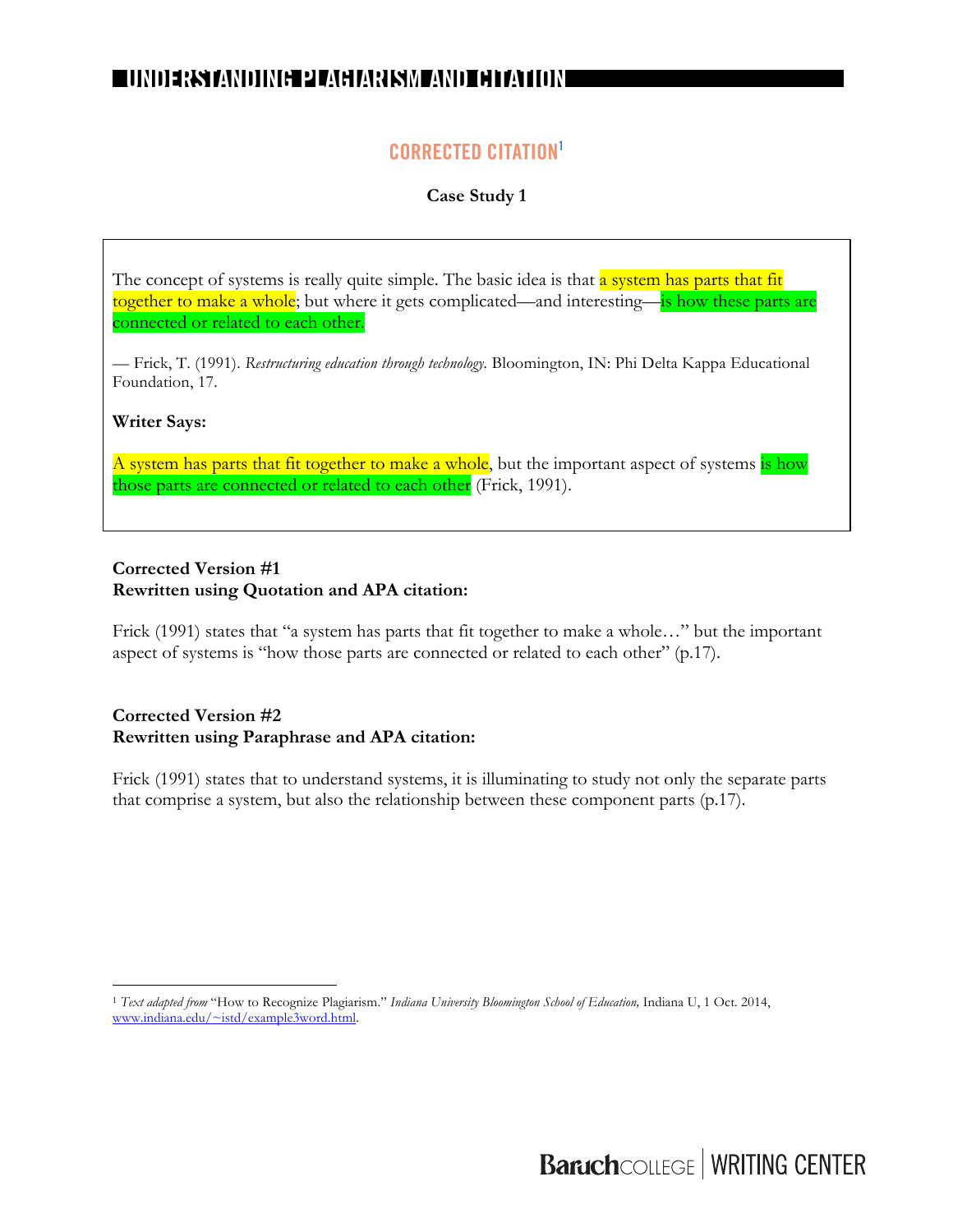### **BARUCH'S DEFINITION OF PLAGIARISM1**

The following definition is excerpted from Baruch's policy on Academic Honesty. You can read more about how Baruch handles cases of plagiarism and other forms of academic dishonesty at https://www.baruch.cuny.edu/academic/academic\_honesty.html.

### **Baruch defines plagiarism as the following:**

**Plagiarism is the act of presenting another person's ideas, research or writing as your own.**  This includes, but is not limited to:

- $\triangleright$  Copying another person's actual words without the use of quotation marks and footnotes.
- Ø Presenting another person's ideas or theories in your own words without acknowledging them.
- $\triangleright$  Using information that is not considered common knowledge without acknowledging the source.
- Ø Failure to acknowledge collaborators on homework and laboratory assignments.
- Ø Purchase and submission of papers from "paper mills," internet vendor sites, and other sources.

 <sup>1</sup> "Academic Honesty." *Baruch College,* Baruch College, Aug. 2002, www.baruch.cuny.edu/academic/academic\_honesty.html.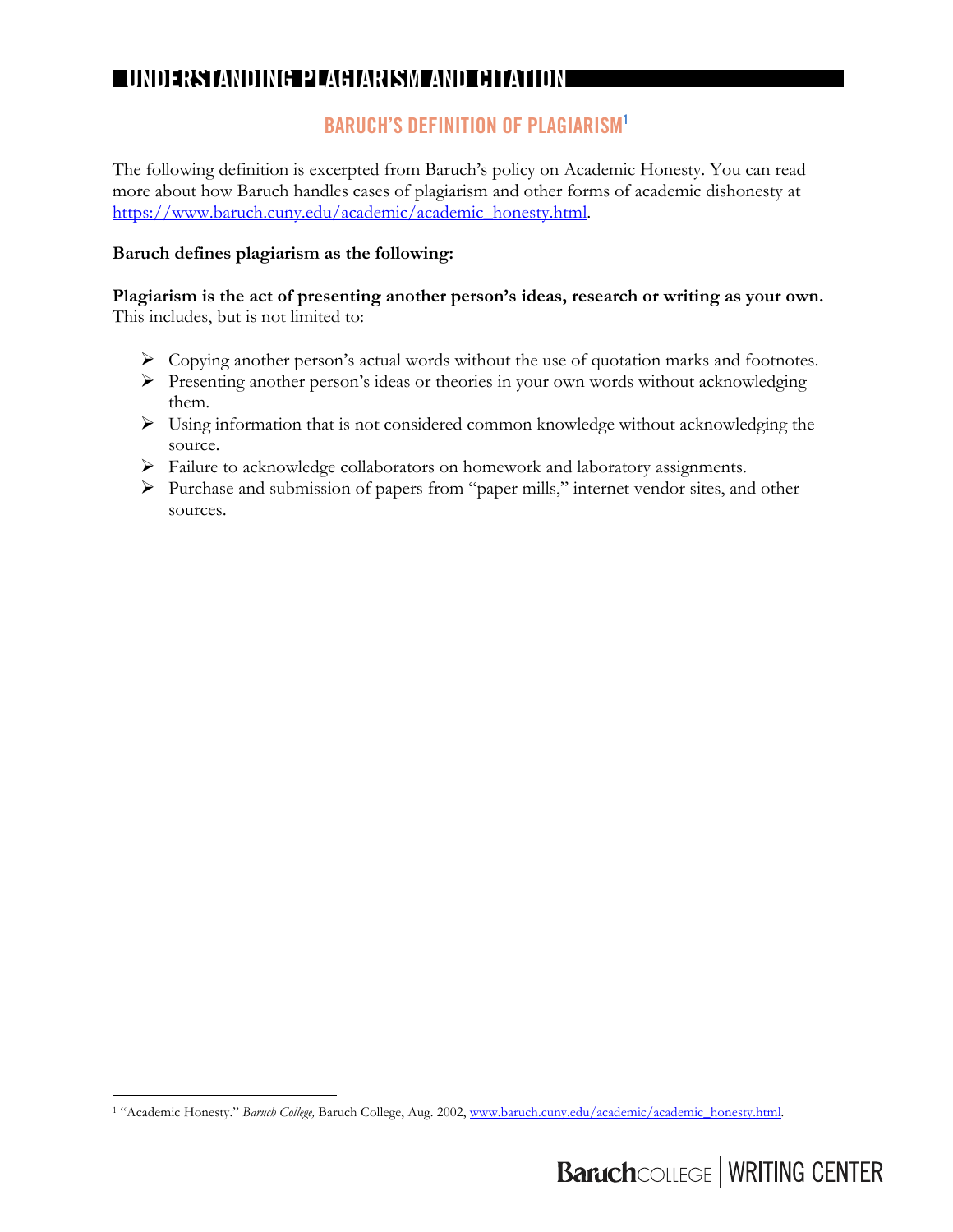### **WHAT TO CITE AND WHAT NOT TO CITE**

#### **What You Have to Cite:1**

- Ø **Another person's ideas or interpretations**: You must provide a citation whenever you discuss someone else's thoughts, research, or analysis.
- Ø **Verbatim language taken from a source:** You must provide a citation for *all direct quotes*, except in the rare case that the quote is considered common knowledge.
	- o For example, if you are citing the following very well-known quotation from JFK's inaugural address, "Ask not what your country can do for you—ask what you can do for your country,"—you would not need to provide a source other than JFK himself. *If you are uncertain about whether a quote is common knowledge or not, cite it.*
- Ø **Words, ideas, or material that originate somewhere outside of you,** such as content presented in a magazine, book, newspaper, song, TV program, movie, web page, computer program, letter, advertisement, presentation, speech, in-class lecture or any other medium
- Ø **Information gained through interviewing or talking to another person**, including face-to-face conversation, phone calls, or written correspondence
- Ø **Visual materials,** including reprinted diagrams, illustrations, charts, pictures, or other visual materials
- Ø **Electronic media,** including reused or reposted images, audio, video, or other medium
- Ø **Collaboration with classmates or other individuals that has not been pre-approved by your instructor.**
	- o In group projects or lab work, it's especially important to be clear on what work must be done independently, and what work may be done collaboratively. If a collaboration has been recommended, such as a Writing Center consultation, it may not need to be cited.) If ever uncertain about whether a collaboration is permissible, *ask your instructor*.2

#### **What You Don't Have to Cite:**<sup>3</sup>

- Ø **Common knowledge**: Information that is commonly known does not need to be cited because it is not attributable to one source.
	- o For example, if you are writing about the molecular structure for water (H2O) or the fact that George Washington was the first U.S. president, you do not need to provide a citation.
	- o **Note:** Common knowledge often depends on cultural context and the discipline. For example, information that would be considered common knowledge in certain countries may not be common knowledge in others. Similarly, common knowledge in one discipline may not be "generally known" in other disciplines. Thus, it is important to consider your audience when determining whether something is common knowledge. *If you are ever in doubt about whether information is common knowledge or not, cite it.*
	- o **Note:** If specific language or structures have been borrowed from a source to convey these facts, the source must be cited.
- Ø **Your own lived experiences,** including your own observations, insights, thoughts, and conclusions about a subject
- Ø **Your own original research,** such as results obtained through lab or field experiments

-

*Text adapted from:*

<sup>1</sup> Stolley, Karl, et al. "Is it Plagiarism Yet?" *The Purdue OWL,* Purdue U Writing Lab, 13 Feb. 2013, owl.english.purdue.edu/owl/resource/589/2/.

<sup>2</sup> "The Question of Collaboration." *Academic Integrity at Princeton,* Princeton U, 2011, www.princeton.edu/pr/pub/integrity/pages/collaboration/.

<sup>3</sup> The Exception: Common Knowledge." *Harvard Guide to Using Sources*, Harvard College Writing Program, 2016, isites.harvard.edu/icb/icb.do?keyword=k70847&pageid=icb.page342055.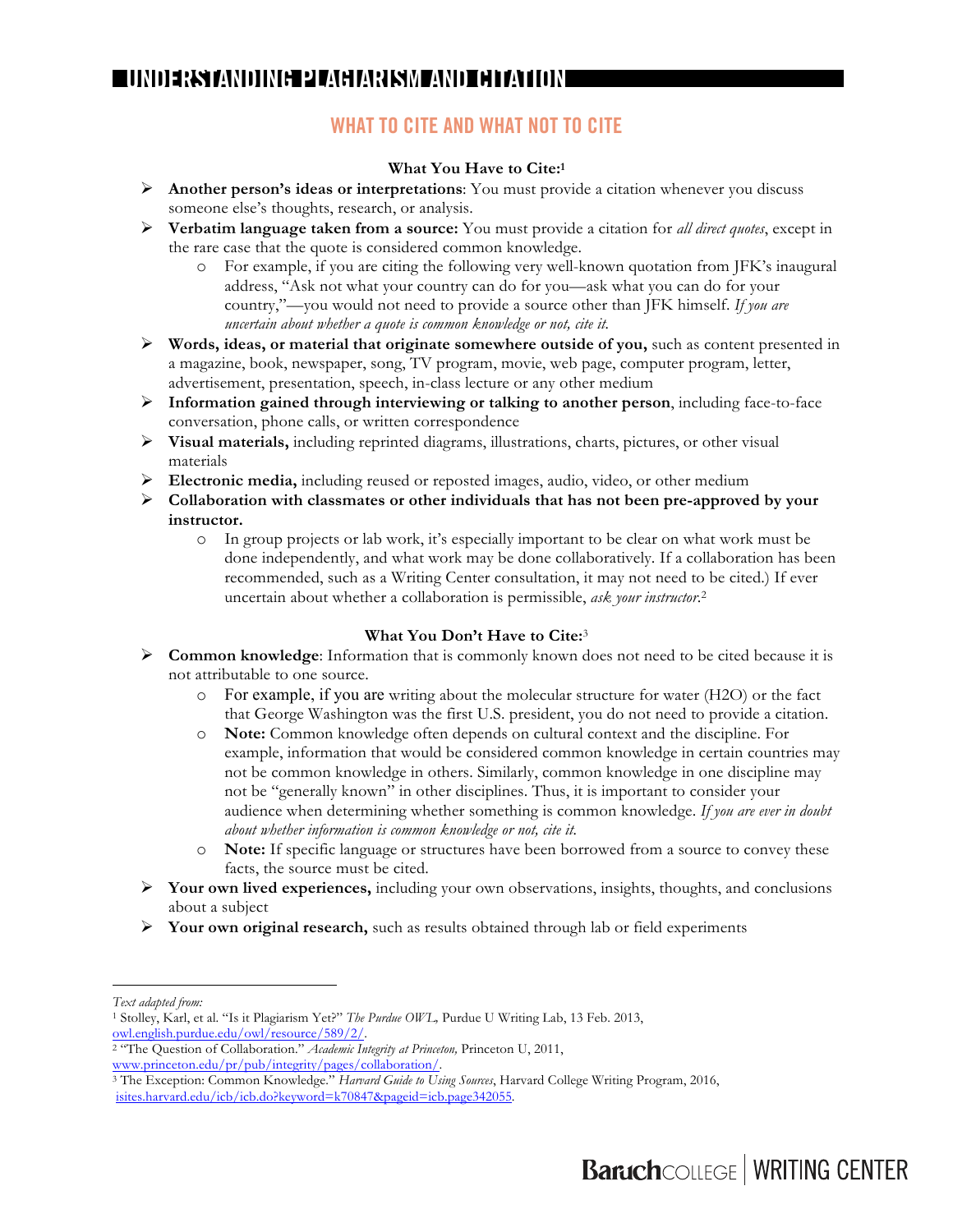### **CITING IN MLA, APA, AND CHICAGO STYLES1**

Use the "Guidelines" column below to note the important features of each style—needed information, the order of information, and any relevant punctuation or formatting.

| <b>In-Text Citations</b>            |                                         |                                                                                                                                                                                            |
|-------------------------------------|-----------------------------------------|--------------------------------------------------------------------------------------------------------------------------------------------------------------------------------------------|
| Style                               | <b>Guidelines for In-Text Citations</b> | Example                                                                                                                                                                                    |
| <b>MLA</b>                          |                                         | This phenomenon is best referred to as a "cumulative<br>collaboration of evidence" (Pepper 49).                                                                                            |
| <b>APA</b>                          |                                         | This phenomenon is best referred to as a "cumulative<br>collaboration of evidence" (Pepper, 1961, p.49).                                                                                   |
| Chicago<br>(Notes-<br>Bibliography) |                                         | This phenomenon is best referred to as a "cumulative<br>collaboration of evidence."1<br>1. Stephen C. Pepper, World Hypotheses (Los<br>Angeles: University of California Press, 1961), 49. |
| Chicago<br>(Author-Date)            |                                         | This phenomenon is best referred to as a "cumulative<br>collaboration of evidence" (Pepper 1961, 49).                                                                                      |

 <sup>1</sup> *Text adapted from*

<sup>&</sup>quot;Citation Style Chart." *The Purdue OWL,* Purdue U Writing Lab, owl.english.purdue.edu/media/pdf/20110928111055\_949.pdf.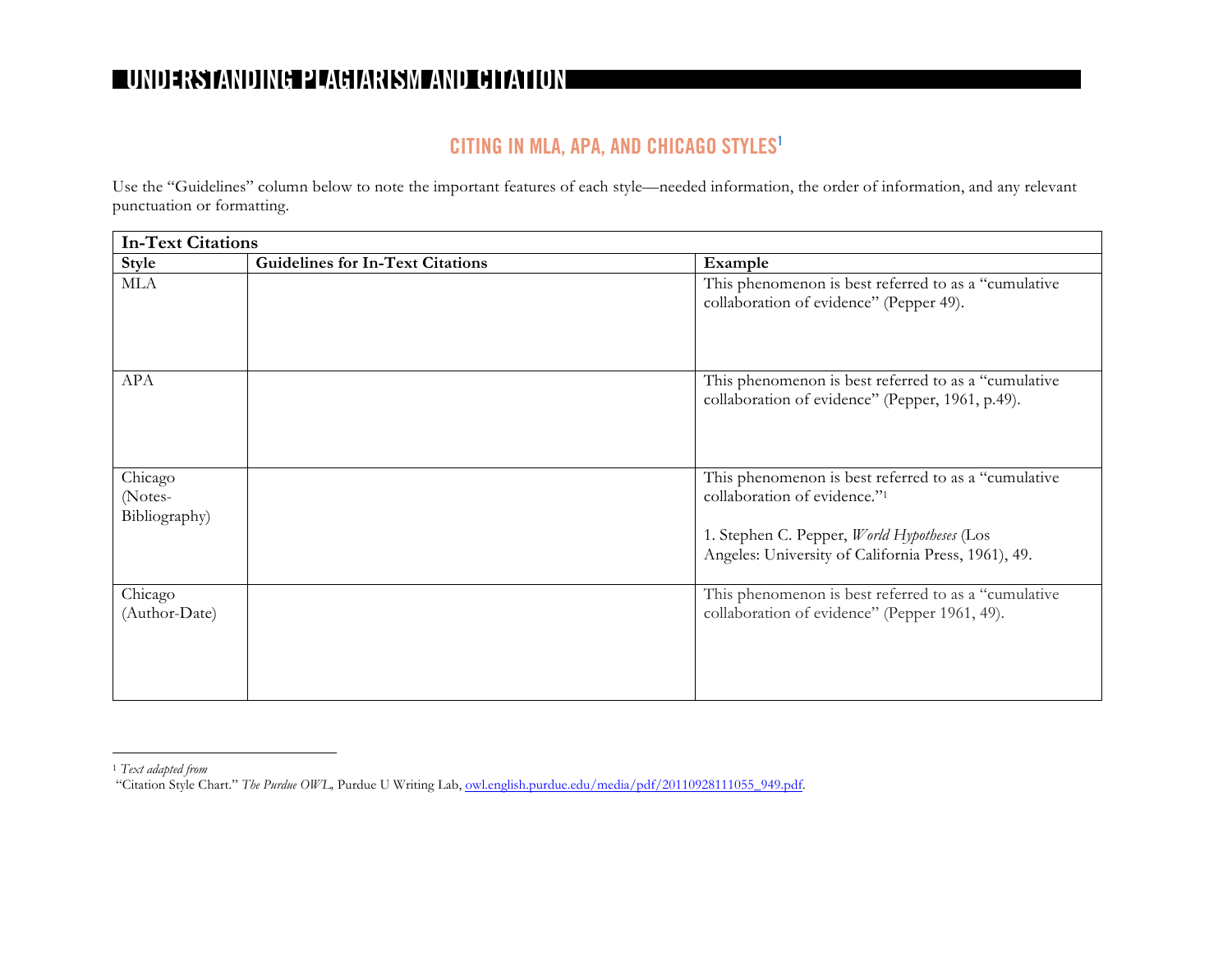| <b>Reference List Entries</b> |                                              |                                                                                                                                                                                                           |
|-------------------------------|----------------------------------------------|-----------------------------------------------------------------------------------------------------------------------------------------------------------------------------------------------------------|
| Style                         | <b>Guidelines for Reference List Entries</b> | Example (entry for a page from a website)                                                                                                                                                                 |
| <b>MLA</b>                    |                                              | Condon, Frankie. "C'est Impossible/Impossible N'est Pas<br>Français." The Writing Center Journal, vol. 36, no. 1, 2017,<br>pp. 217-234. JSTOR, www.jstor.org/stable/44252643.<br>Accessed 16 August 2019. |
| <b>APA</b>                    |                                              | Condon, F. (2017). C'est impossible/Impossible n'est pas<br>français. The Writing Center Journal, 36(1), 217-234.<br>Retrieved from http://www.jstor.org/stable/44252643.                                 |
| Chicago (Author-<br>Date)     |                                              | Condon, Frankie. "C'est Impossible/Impossible N'est Pas<br>Français." The Writing Center Journal 36, no. 1 (2017):<br>217-34. http://www.jstor.org/stable/44252643.                                       |
| Chicago (NB)                  |                                              | Condon, Frankie. 2017. "C'est Impossible/Impossible N'est<br>Pas Français." The Writing Center Journal 36, no. 1: 217-<br>34. http://www.jstor.org/stable/44252643.                                       |